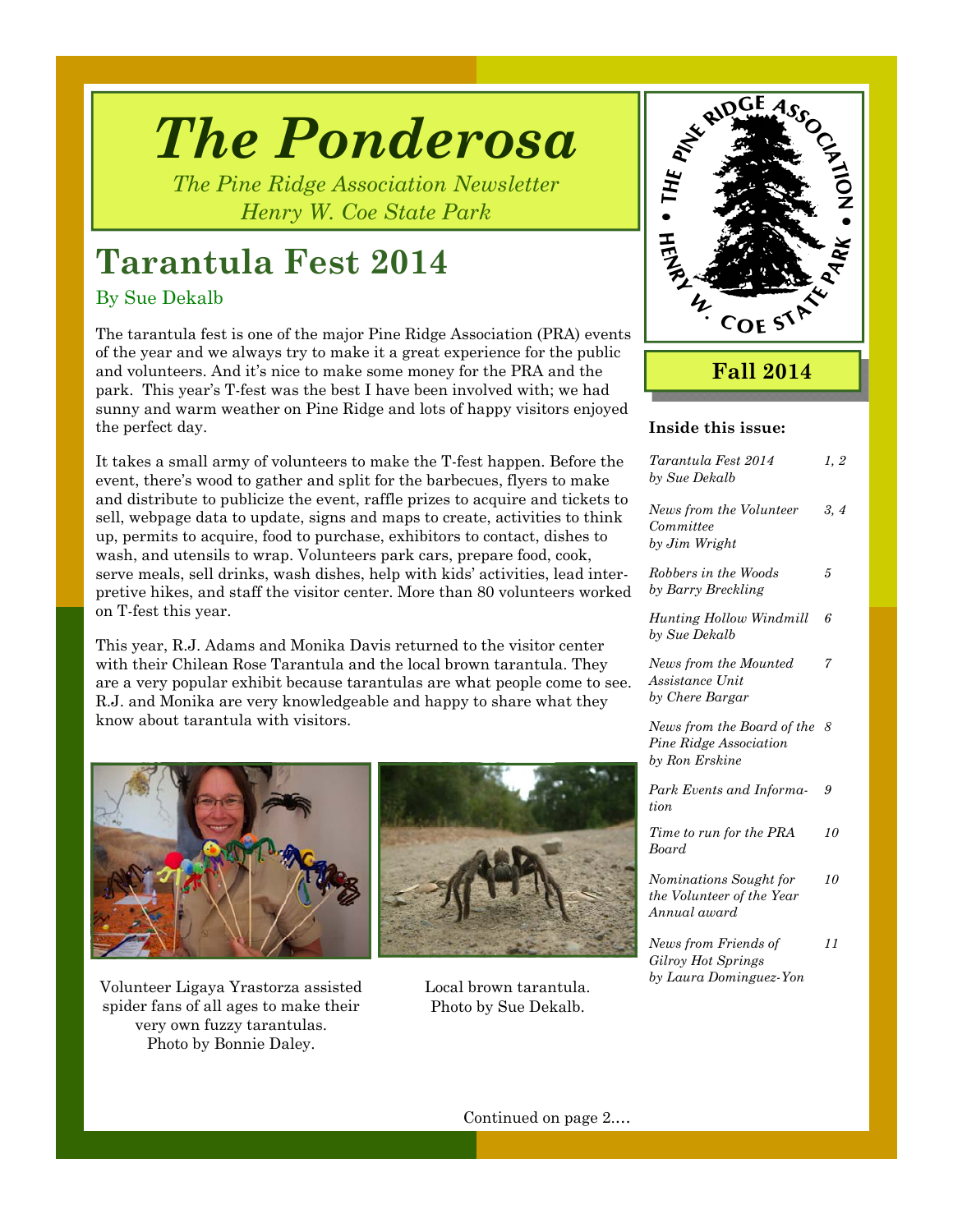#### **Page 2 The Ponderosa**

### **Tarantula Fest 2014 Continued….**

Morgan Hill's Wildlife Education and Rehabilitation Center (WERC) returned this year with many of their ambassador animals, including a Screech Owl, a Pygmy Owl, a Great Horned Owl, a Barn Owl, an Acorn Woodpecker, a turkey vulture, and a Peregrine Falcon. Colleen Grzan, WERC's director of animal care, had a Red-Shouldered Hawk ready for release and wondered if she could release it during the T-fest. Ranger Jen Naber contacted the necessary resources people and got the OK. To say that the release was the highlight of the event would be an understatement. We had decided that the best place to release the hawk where everyone would be able to witness it was on the grassy hillside below the blacksmith shop on Pine Ridge. The entire roadway and hillside were filled with visitors, volunteers, and staff watching the hawk as Colleen gently lowered it to the ground and released it



WERC's Great Horned Owl. Photo by Sue Dekalb.

to swoop down the hillside then up, up, and up to perch on the upper branches of an oak tree lower down the hillside. What an awesome sight!



Colleen Grzan from WERC ready to release the Red-Shouldered Hawk. Photo by Don Savant.



Moment of release. Photo by Sue Dekalb.

Shirley Keller arranged for her daughter Megan and grandson Tommy to bring their snakes to the T-fest. They set up in the metal barn this year and it was an ideal location. Megan was mobbed from the minute she arrived until the snakes were packed up and headed home.

The raffle was another returning feature of the T-fest this year. Volunteer Bev VanderWeide took on the task of running the raffle from beginning to end and organized prizes ranging from a helicopter ride over Coe Park to a compass. How did she do it all?? The raffle was very successful and brought in some much needed funds for the PRA.

Hopefully next year's T-fest will be even better. See you there!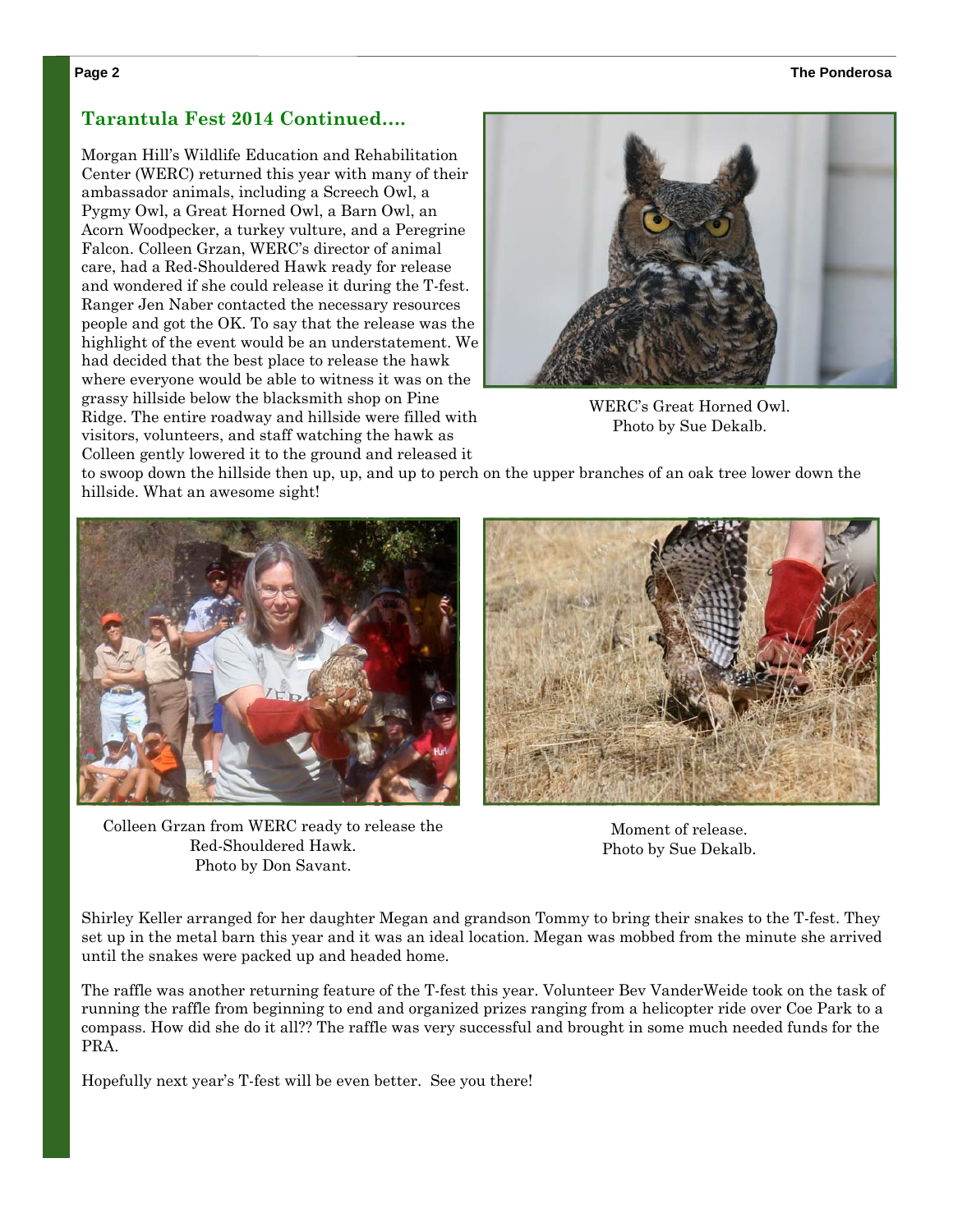# **News from the Volunteer Committee**

By Jim Wright

With detailed planning by coordinator Manny Pitta, this year's training of new volunteers began on September 6. Once again, a highlight of the day was the Monument hike, during which Bill Frazer converted the twelve trainees into instant experts ("when in doubt, tell visitors it's sandstone, and you'll be right 95% of the time") and showed them the power of that most useful of scientific instruments—a common nail.

The second training day included more professional presentations, including Libby Vincent's introduction to the plant communities of Coe Park, followed by the Corral/Springs/ Forest Trails hike.

On October 11-12, the trainees were treated to a spectacular ridealong weekend. As in years past, the hikes included "surprise" appearances by our talented actor-volunteers



Is it chert or sandstone? Photo by Jim Wright.

demonstrating typical trail scenarios. Representatives from the foot and bicycle patrols spoke of their roles in the park. After the exciting climb up to (thank you, drivers!) and panoramic views from Bear Mountain, and a refreshing look at Mississippi Lake, the trainees pitched their tents at Pacheco Camp. Barely catching their breath, they departed for the late afternoon excursions, which included the drive to Mustang Peak (no aircraft sightings this year), the hike to Coit Lake (and for at least one new volunteer, a refreshing swim), and the scramble to Pacheco Falls. Thanks to Dan Benefiel, Liz Brinkman and crew, the appetizers, pork roast, miso-glazed salmon, vegetarian cashew-stuffed pumpkins, vegan chili, grilled asparagus, black beans and quinoa, brownies, pumpkin pie, and apple strudel magically appeared in the middle of an 87,000 acre park.



Meeting some mounted assistance unit members at Willson Camp. Photo by Jim Wright.

Liz Brinkman and crew served up an amazing gourmet meal in the middle of an 87,000 acre park!

Photo by Manny Pitta. Continued on page 4...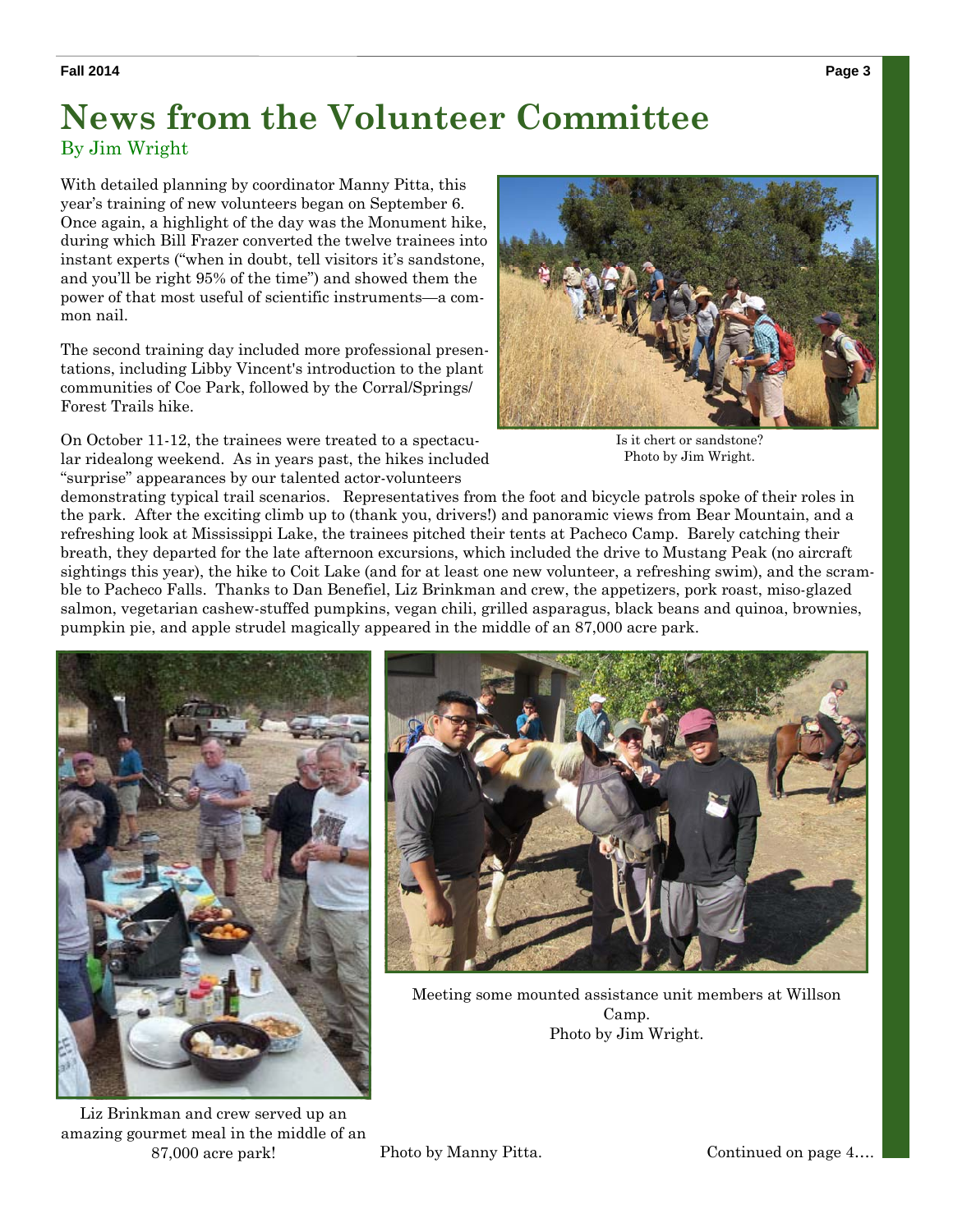### **News from the Volunteer Committee continued….**



There are catfish in Coit Lake! Photo by Jim Wright.

The Sunday journey brought new highlights. After a special presentation by mounted assistance unit volunteers at Willson Camp, the caravan proceeded to Hunting Hollow. There, senior and new volunteers alike were delighted to see Dave Stoner back at his post with Libby Vincent demonstrating a visitor support station in windmill meadow. After Ruby Domino's springs presentation at Woodchopper Spring, the fishing demonstration included Bill Frazer and Chris Fent discussing whether there are any catfish in Coit Lake. As the group prepared to depart, Bill's fishing pole took a dive, and—with an attentive audience—he pulled in his first Coit Lake catfish.

Trainees, along with experienced volunteers, were provided a wealth of information at the October 25 Coe-Ed Day. After that, the new volunteers will continue their training with specialty days (visitor center, foot patrol, bicycle patrol, equestrian patrol, Gilroy Hot Springs, trails and springs work.) We look forward to officially welcoming them at the annual meeting in February 2015.

On a different topic, Mike Hundt recently coordinated a PRA outreach table at the Santa Clara County Open Space Authority's Coyote Valley Family Harvest Feast. With maps, brochures, and well informed volunteers greeting the public, this was a wonderful opportunity to introduce a new audience to the beauty and adventures of Henry W. Coe State Park. A big thank you, Mike, for your thorough work in organizing this activity—hopefully the first of many.



Back Row (left to right): Tina Peterson, Daniel Scott, Colin Wilson, Josh Cardinale, Jeremy Simmons, Larry Fitterer, Rodolfo Figueroa, and Ranger John Verhoeven. Front Row (left to right): Vu Nguyen, Art Pon, Jayme Simmons, Kathy McBride. Not shown: Adam Escoto.

Photo by Patrick Goodrich.

#### **Page 4**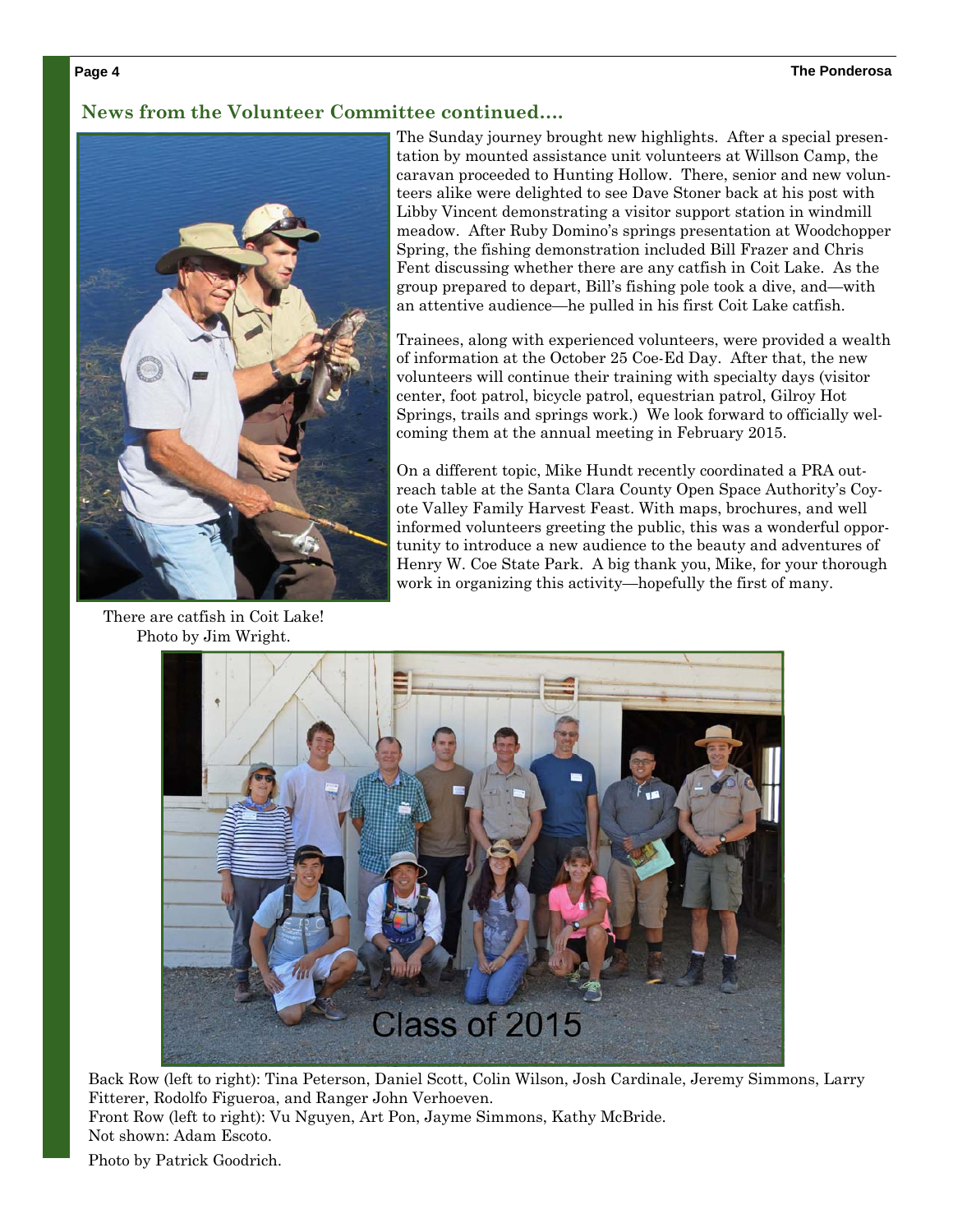#### **Fall 2014 Page 5**



# **Robbers in the Woods**

In the middle of winter, people come back from hikes and ask "What are those strange trees with large balls of leaves?" The trees, mostly blue and valley oaks, are leafless at this time of year. The parts that look leafy are actually Oak Mistletoe. The name mistletoe is likely Anglo-Saxon for dung and twig, for the droppings that mistletoe-berry-eating birds leave on branches. The



defecated seeds are surrounded with a sticky substance that makes them adhere firmly to the limbs. If the seeds happen to land on an injured part of the tree, the rootlike structures, called haustoria, can penetrate the limb and establish a new plant. These plants steal water and minerals from the trees but their greenish leaves can produce food through photosynthesis; thus they are considered only partial parasites. Oak Mistletoe can stress a tree but seldom kills it. If you see Western Bluebirds on fence posts in the winter, check out the tops of the posts and you're likely to find several sesame-seed-like seeds in a glob. Bluebirds love the berries and are major spreaders of mistletoe.



Birds are not the only creatures to use mistletoe. People use it too. The proper holiday-season etiquette from Old England was for the man to receive his kiss under the mistletoe and then remove one berry. When the berries were all gone, the mistletoe was no longer usable for romantic purposes.

There are about eight species of mistletoe in California, and one of the most interesting is Western Dwarf Mistletoe. This mistletoe, which attacks pines and especially Gray Pines, is a full-on parasite and will eventually kill the infected trees. The most notable characteristic



about this mistletoe is how it disperses its seeds. It has explosive seed pods that can shoot the seeds out more than 50 feet at a speed of up to 60 mph. Really! When one of these sticky seeds lands on a nearby pine needle, it adheres to it. If conditions are right, rain will eventually wash the seed down to the stem. This mistletoe doesn't need an injured branch to spread its haustoria into the tree. It just wedges its way into younger branches.

The seeds that fly and land on neighboring trees don't spread the plants very far and not to upper branches. When a bird lands on a limb containing a mass of ripe seed pods, the pods forcibly expel the seeds and some will certainly hit the bird and stick to it. The bird will fly off to other trees where it will groom itself, removing the sticky seeds, often by picking them off with its beak and rubbing the seeds off its beak onto a limb. Birds seldom eat dwarf mistletoe seed and when they do the seeds don't survive the trip through the bird's digestive system.

Although they're toxic to us, mistletoe foliage and berries provide food for many birds, mammals, and insects, and the foliage provides well protected nesting sites for birds.



Photos by Barry Breckling.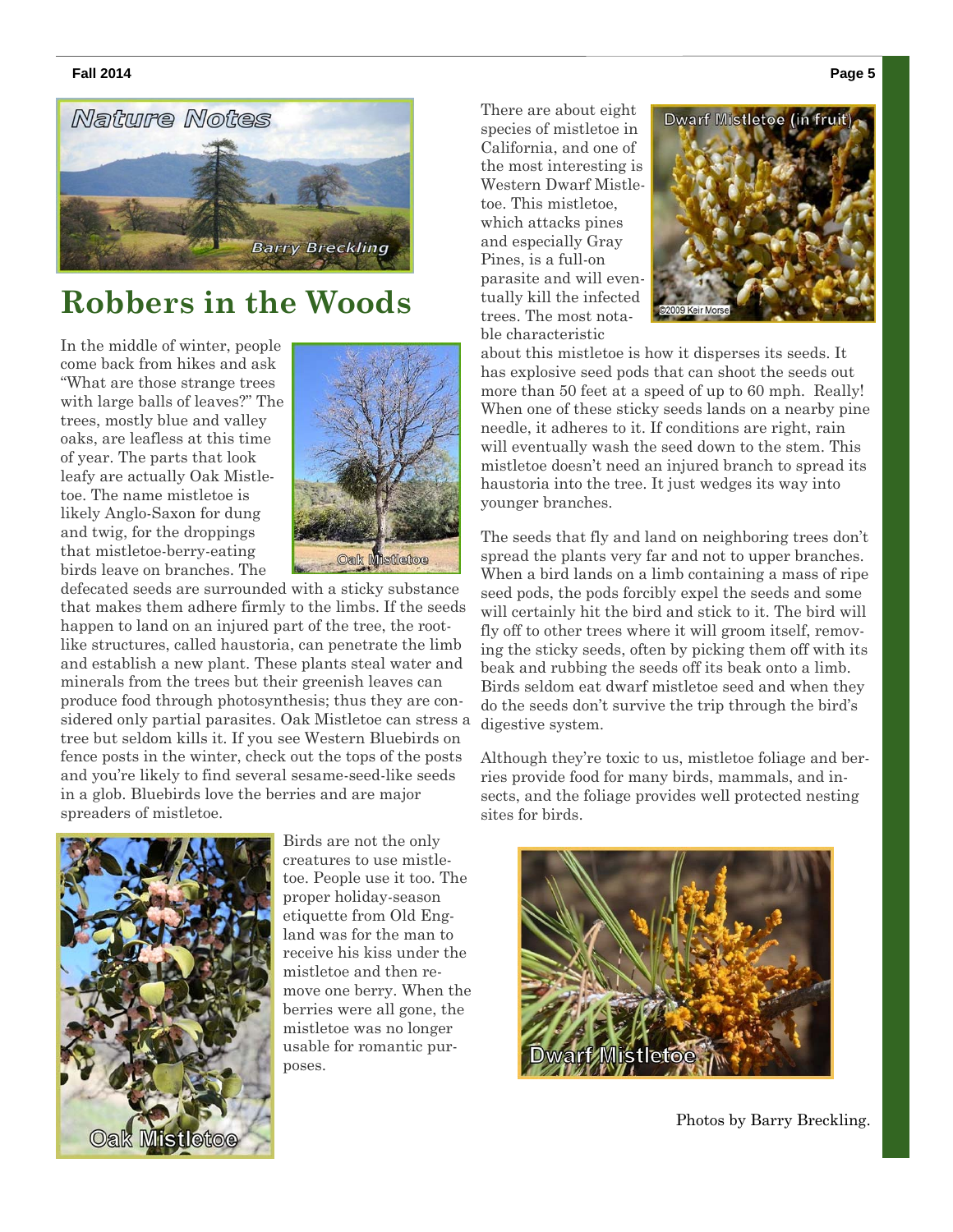#### **Page 6 The Ponderosa**

# **Hunting Hollow Windmill**

## **By Sue Dekalb**

When I first started coming to Hunting Hollow years ago, the windmill trough always had water in it. I used to see deer gathering there all the time below the black walnut trees. I could hear the noise from the windmill blades spinning in the wind every day that I rode my horses through the hollow. Over the years it became necessary to make some repairs to keep the windmill running.



The Springs Committee applied for and got a grant to replace the water tank and perform repairs on the windmill. The work was performed by Maier and Dougherty but no-one seems to remember exactly when these repairs were done because it was so long ago. After the initial repairs, the windmill worked for quite some time before the tail spring broke. Repairs were scheduled again but through some miscommunication the windmill was never repaired.

Over the years since it stopped working, Coe Backcountry Ranger Cameron Bowers and I have had many conversations about what was required to get the windmill working again. Cameron had climbed up the windmill tower to see if he could see what the problem was. The spring that holds the tail in place was gone and the bolt that held it had been snapped off. It appeared that the windmill would work if the tail assembly was correctly attached. The tail catches the wind and turns the windmill into the wind which allows the wheel to spin. The spinning wheel operates the pump that forces the water into the holding tank.

After years of frustration with the broken windmill, Cameron decided to try and remove the broken bolt so we might get the parts replaced. Actually, I think he was tired of me constantly bugging him about it. As it turned out, volunteer Lynne Starr and her husband Dick had fixed a windmill on their property in Aptos. Dick climbed up the windmill tower in Hunting Hollow to see what parts were required for our windmill. Lynne and Dick ordered the parts and donated them to the cause. All we needed to do was remove the broken bolt, replace it with the new one and attach the spring.

Sounds easy enough, but it turned into a summer-long project. Trying to remove the old broken, rusty bolt turned into a grueling task. Cameron tried to remove the old bolt with an easy-out tool that broke off in the bolt. Now we have a hardened tool we have to remove before we can remove the bolt. Many trips up the ladder in the early morning hours failed to accomplish the task. After about 10am the wind starts catching the wheel and making it a hazardous place to work.

After many failed attempts, I asked Cameron if maybe volunteer Paul Liebenberg could help us. Paul has lots of tools and he is almost as stubborn as Cameron and me. Paul jumped at the chance. The first thing he did was bring a submersible pump so we could bypass the windmill and put water in the holding tank. The well below the windmill tower had water in it even though the windmill wasn't working properly. This allowed us to fill the trough again after all the broken PVC pipe had been repaired. Once the trough had water, Paul started work on removing the bolt. After several attempts he finally succeeded and the new bolt and spring were installed along with some much needed oil.

It takes a pretty stiff breeze to get the windmill turning these days. Many of trees around the windmill have grown quite tall



and block most of the wind, but it seems to work just fine if the wind comes from another direction.

It just goes to show you that sometimes the squeaky wheel does get the grease! Photos by Sue Dekalb.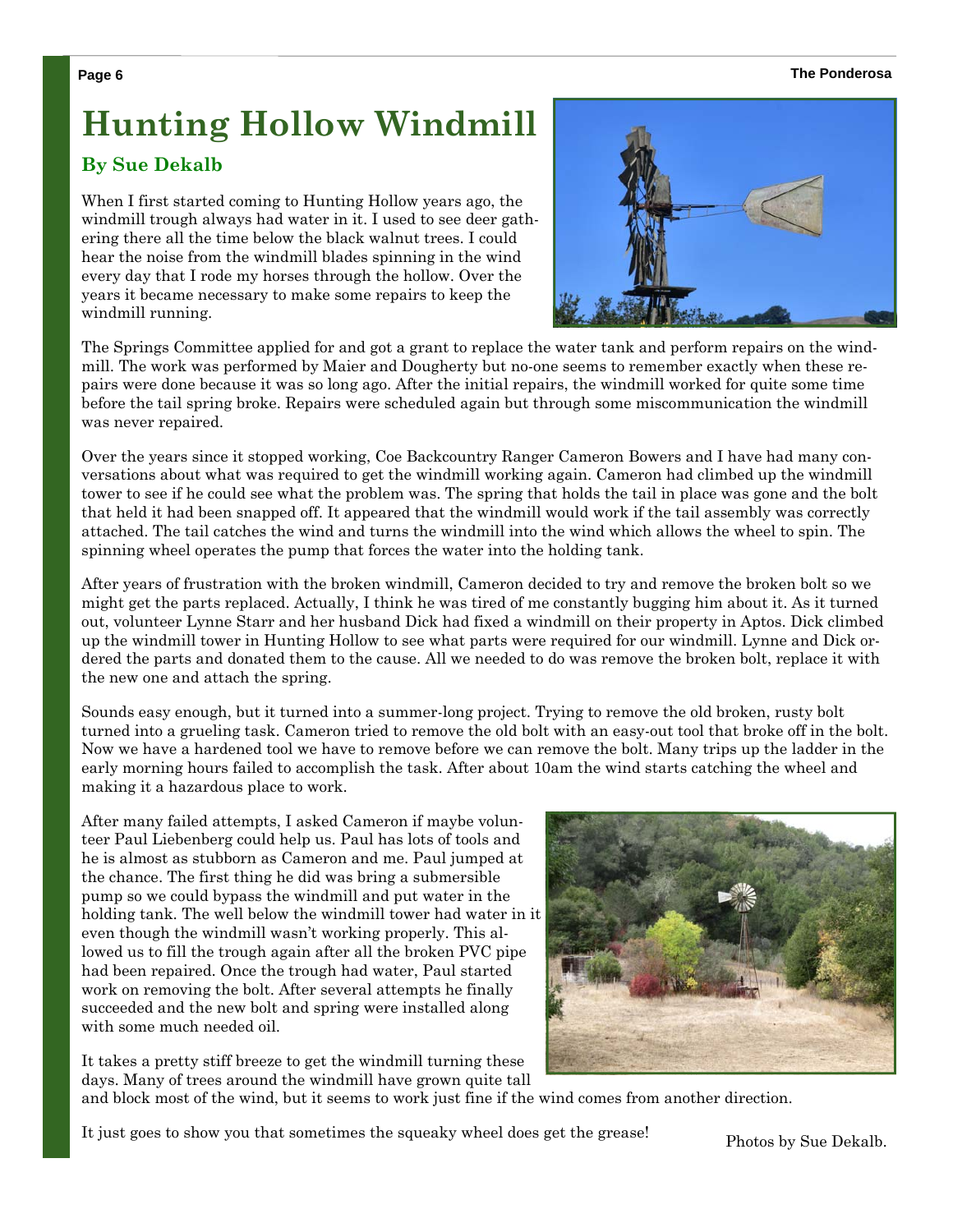# **News from the Mounted Assistance Unit**

### By Chere Bargar

The mounted assistance unit (MAU) had its annual training the weekend of October 18-19 at Coit Camp. This year, in our endeavor to continue being as useful as possible to the park staff and the public, we held a mock search to practice the skills needed to aid in finding someone who is lost.

MAU volunteer Colleen Combes is also a member of Mounted Search and Rescue, which is affiliated with the San Mateo County Sheriff's Department. Two other longtime members of that group, Rob Krensky and Carole Bridgeman, graciously offered to help. Before setting off on the search, we learned about search procedures, which types of people get lost—hiker in good shape versus someone who is autistic, has dementia, or is suicidal. The Basic Incident Command System, which is an organizational structure that makes it easier for people in different agen-



Radio communication to Coit command. Photo by Sue Dekalb.

cies to communicate and work together, was discussed. We learned about using a GPS device to relay coordinates of clues found to the base command center, went over protocol when using the radio, what we need to carry with us, and the different types of searches.



The crime scene scenario. Photo by Sue Dekalb.

Last but not least, we welcomed two new volunteers into the MAU, Kathy McBride and Adam Escoto. Camping in this great park, good company, riding our horses, great food (our potlucks are second to none), perfect weather, AND getting to learn something, makes for a very successful weekend.

> Breakfast! Photo by Sue Dekalb.

out on different loops. Clues had been put out the previous day. Everyone got to practice using the radio and reading the GPS coordinates back to base command as well as looking for clues. After returning to camp, we held a debriefing then

headed over to where a "crime scene" had been set up. We learned the proper way to approach, how not to mess up the scene, and what kinds of things to look for. All went well despite Paul Liebenberg's good intentions when he picked up some of the clues he thought were litter.

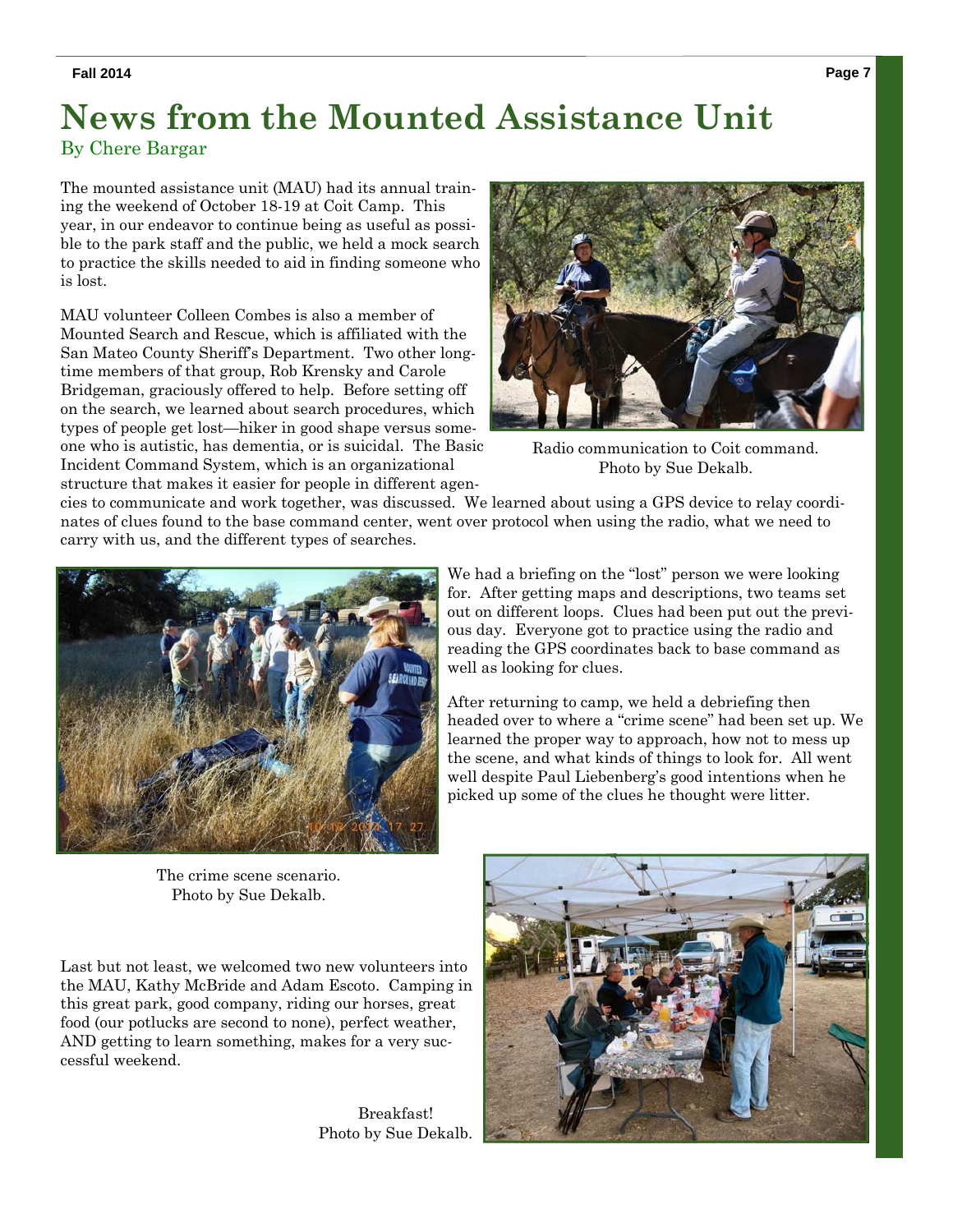# **News from the Board of the Pine Ridge Association**

### By Ron Erskine

The Pine Ridge Association board of directors met on September 9, 2014 in the meeting room of the Gilroy Library.

Treasurer Cynthia Leeder reported that through September 8, 2014 the PRA has a total income of \$67,343, total cost of goods and expenses of \$66,416.21 for a net income of \$926.50.

The board discussed the current provider of merchant services (credit card handling, etc.) and the possibility of changing providers. It appears there are lower cost alternatives. Cynthia Leeder will investigate and report at the next board meeting.

The Pine Ridge Association's new standard agreement with California Department of Parks and Recreation has been executed by the state and is in place for the next five years, until August 31, 2019.

Thanks to board member Peter Coe Verbica, the board has obtained liability insurance through the Nonprofits Insurance Alliance Group of California at approximately one-third the cost of the coverage we have had in years past. That coverage is now in place.

Volunteer Michael Hundt had developed a proposal to do community outreach to raise awareness of Coe Park largely by having an information table at various community events. The board offered help and support for Michael's efforts in any way he might request.

The board proposes to amend the PRA by-laws to allow votes and decisions outside regular board meetings to be voted on via email rather than by mail only, and to raise the dollar amount of financial transactions not approved by the board. The board will bring these amendments to the membership at the annual meeting in February 2015.

The next PRA board meeting will be held at 6:30 pm on Wednesday November 5, 2014 in the meeting room of the Gilroy Library. PRA members are invited to attend.

# **PRA New Members**

### **We are pleased to welcome the new members listed below. Thank you for your support.**

We need your help to keep our membership list current and accurate. If you have any questions regarding your membership or to let us know of any change of address, please contact us. If you have chosen to receive *The Ponderosa* electronically and, for some reason, it is undeliverable, we will send the next issue via USPS.

> Adam Escoto, Morgan Hill Keasley Jones, Berkeley Sean Kaldor, San Jose Kathy McBride, San Martin Marla Zayed, Santa Clara

Email: membership@coepark.net US mail: 9100 East Dunne Avenue, Morgan Hill, CA 95037 Phone: 408-779-2728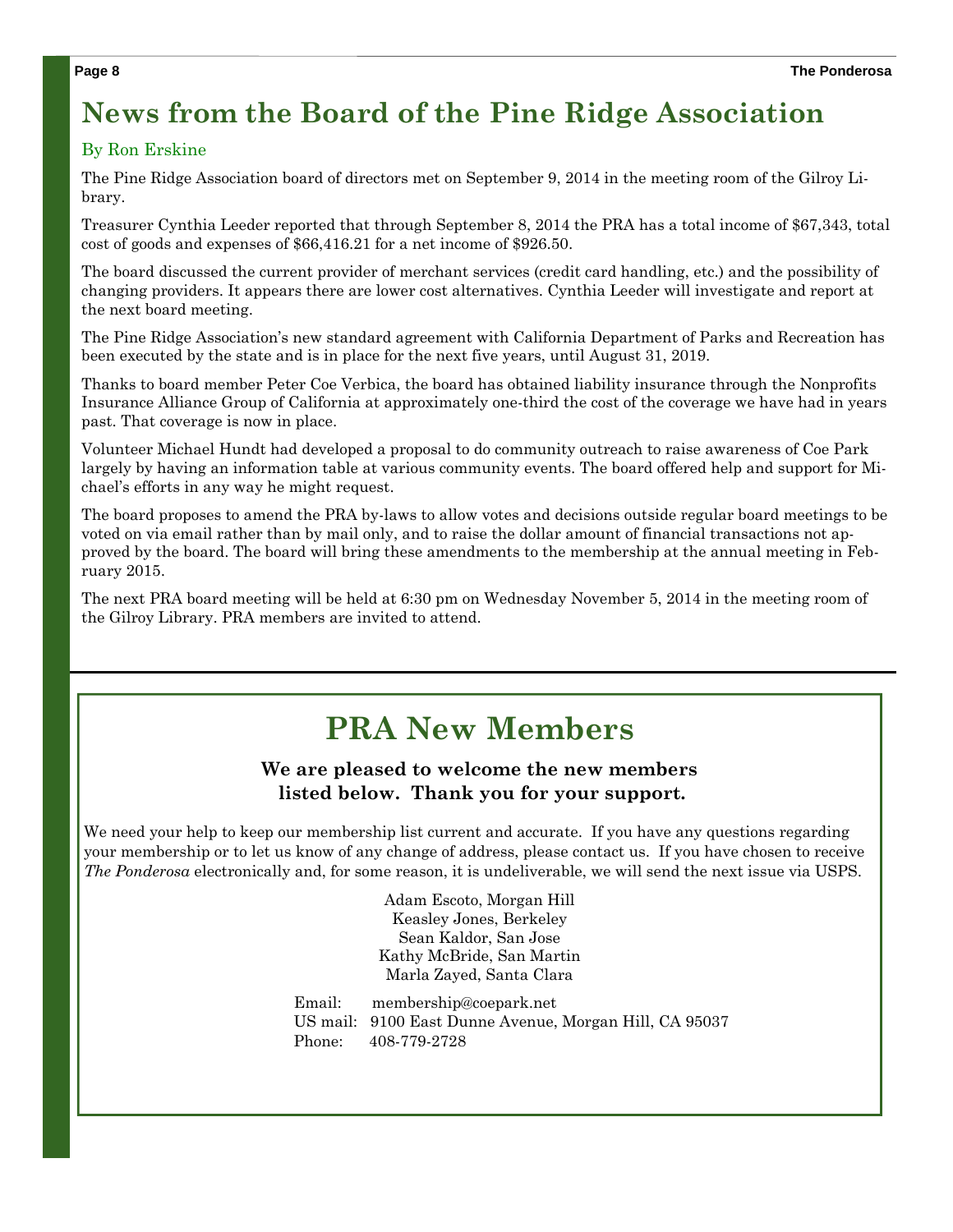# **Park Events and Information**

Mark your calendars—important dates and other announcements Also visit www.coepark.net for more information about all activities.

## **Thanksgiving Potluck**

Saturday, November 29, 2014. Thanksgiving potluck for all friends of Coe Park, 3.30pm at the white barn near the visitor center for appetizers, then turkey and many other delicious contributions served starting at 4.00pm. For more information and to sign up with a food delight, contact Rosemary and Bruce Rideout at 408-847-5729 or rideout@garlic.com or Sue Dekalb at sue.dekalb@verizon.net.

# **PRA Annual Meeting**

Be sure to save Saturday, February 7, 2015, for the annual meeting of the Pine Ridge Association. The meeting will be held at the Morgan Hill Community Center, located at the corner of Monterey Road and East Dunne Avenue. Plenty of parking is available behind the building. Coffee and bagels will be served starting at 8:15 a.m. The official PRA meeting will begin promptly at 9:00 a.m., followed by the graduation of new volunteers and presentation of awards by the volunteer committee and state staff. The guest speaker will be Marty Buxton, Curator Emeritus and Bat Species Manager with the Lindsay Wildlife Museum, Walnut Creek. Her talk on bats is a most appropriate topic, given that our new bat boxes have recently been installed in Hunting Hollow.

## **Trail Work Days**

Meet at Hunting Hollow, 8.30am, on the following dates:

Saturday, January 17 Saturday, February 21 Saturday, March 21

For more information, please call Chere at 408-683-2247 or visit www.coepark.net.

# **Rain Coats and Rubber Boots**

Saturday, March 7, 10.00am at the Hunting Hollow entrance, rain or shine. We'll hike down the creek, scavenger hunt, perhaps enjoy a boat race (toy boats furnished) or a duck race. Bring a picnic lunch. For more information, please call Chere at 408-683-2247 or Kitty at 408-842-6215, or visit www.coepark.net.

### **Wildflower Ride** (bring your own horse)

Saturday, April 11, Hunting Hollow entrance, 10.00am. Contact Chere at 408-683-2247 or Kitty at 408-842- 6215, or visit www.coepark.net.

### **Coe Backcountry Weekend**

Friday, April 24 through Sunday April 26. Check the park website, www.coepark.net in early February.

### **Ranch Day**

Saturday, May 16, 10:00am-3:00pm at Hunting Hollow. (Rain date June 6). For more information, please call Chere at 408-683-2247, or Kitty at 408-842-6215 or visit www.coepark.net.

### **Coe Campout for Equestrians and Hikers**

Friday, May 29 through Sunday May 31 at Coit Camp. For more details visit www.coepark.net or call Chere 408-683-2247.

### **More Trail Work Days**

Lend a hand every second Saturday at 9.00am for trail work. Venues will be posted on the Coe Park website, www.coepark.net.



### **News Flash!**

Sue Dekalb, a Coe Park volunteer who wears many hats, has another feather to add to one of those hats. She and one of her horses, Docs Solid Impression, better known as Doc, have completed 10,000 hours of riding time. This milestone earned them a gorgeous silver belt buckle from the American Paint Horse Association's Ride America program. Only four other teams have accomplished this goal in the program's 20 year history. Most of Sue's hours were ridden in Coe Park. Being on her horse has allowed Sue to get very close to lots of creatures and take many remarkable photos.

Congratulations, Sue and Doc!

Photo by Ted Tawshunsky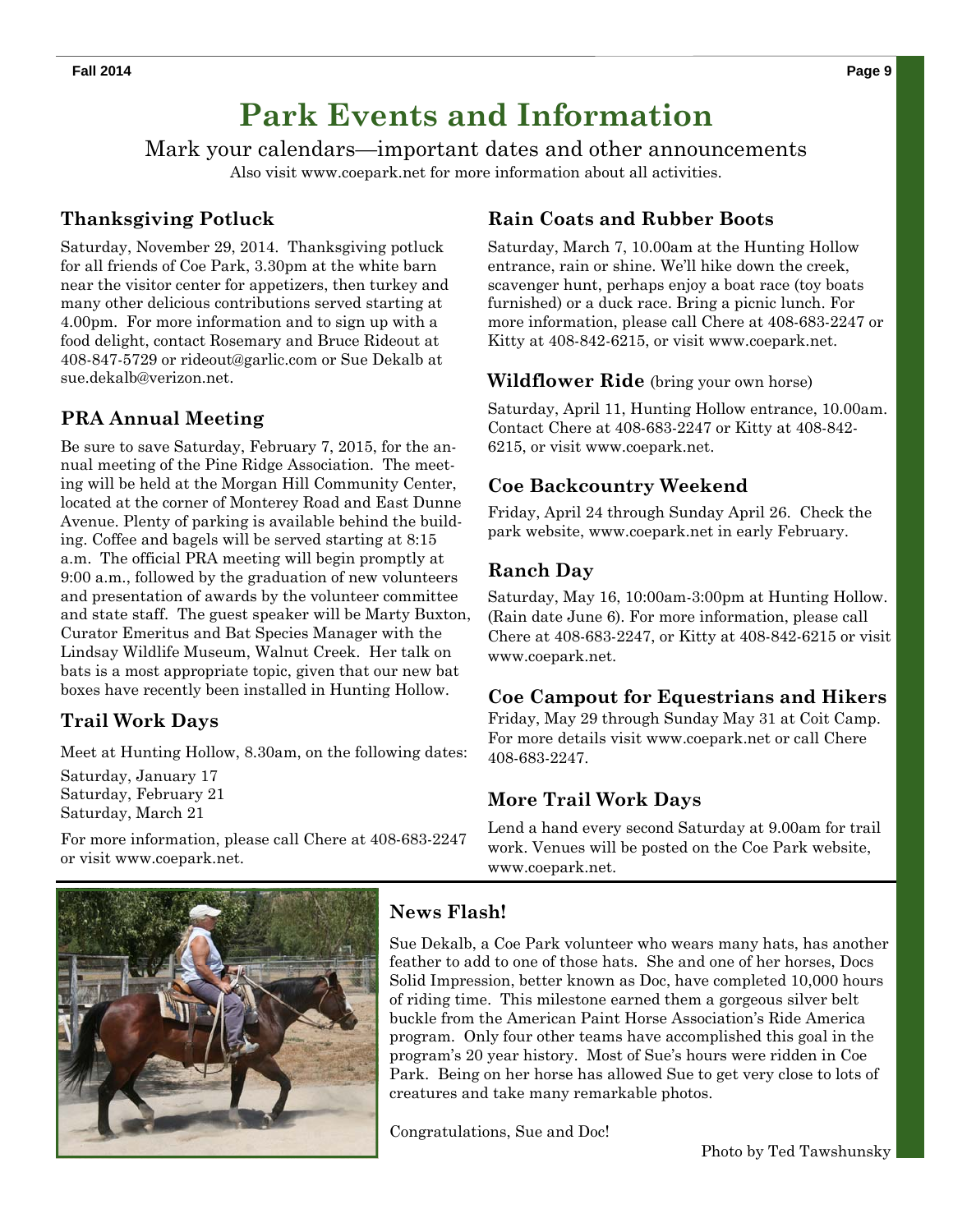# **Time to Run for the PRA Board**

The Pine Ridge Association (PRA) will hold its annual election for the board directors in December. The terms of two directors expire at the end of this year**.** If you wish to run for the board, now is the time to prepare your candidacy statement and send it to Steve McHenry, 439 Chateau La Salle Drive, San Jose, CA 95111, or email a statement to him at stephen.l.mchenry@gmail.com.

One of the expiring positions is held by Peter Coe Verbica, who has indicated a desire to be re-elected to the board.

The other expiring position is held by Paul Liebenberg, who has said he will step down from the board to concentrate on trail work and other tasks for the PRA.

Any association member may run for the board. A member may also nominate another PRA member. To do this, send Steve a short statement explaining why you believe the person would be a good board member, and he will contact your nominee to ask the person to consider running.

The most important qualification for a board member is a willingness to attend board meetings and participate in carrying out tasks for the association. Meetings typically take place every other month on weeknights. The term of office is three years. If a board member is also a uniformed Coe Park volunteer, meetings and board-related activities count toward volunteer hours.

We use the special nonprofit bulk-rate mailing permit to send out materials. However, this means that some members might not receive their newsletters or other materials for a couple of weeks after they are mailed. So that the ballots can be distributed (and received by all members) in a timely fashion, it is important that all candidacy statements be postmarked on or before Friday, November 28. Please send your statements to Steve at the address above. (If you plan to nominate someone else, please do so at least two weeks earlier.) Your statement might be a few paragraphs and contain information such as how long you have been a PRA member, why you became interested in Coe Park, ways that you have served the park, other volunteer activities that have benefited the public, any special qualifications or experience you have, and specific plans you have for contributing to the park as a board member.

If you have any questions about what it would be like to be a board member, or if you would like additional guidance on putting together a candidacy statement, please call Steve McHenry at (408) 286-8858.

# **Nominations Sought for the Volunteer of the Year Annual Award**

Each year at the PRA annual meeting held in February an award is presented to an individual (or individuals) whose efforts have preserved and enriched Henry W. Coe State Park. It is not necessary that the recipient be a member of the Pine Ridge Association or be a uniformed volunteer in the park. The recipient receives an engraved plaque, and their name is added to the large plaque that is displayed at the visitor center.

Two unofficial sets of criteria have been used to guide the selection process:

Leadership: scope, motivation, and initiative Involvement: scope, altruism, and time contribution Asset growth: recruiting, fundraising, and contributions Ideas/projects: creative, innovative, follow-through with personal implementation Performance: past, sustained, future expectations Measurable accomplishments: visible results

Has had a beneficial effect on the park's resources and activities Has sought responsibility and has acted as a leader Has leveraged efforts by organizing the activities of others

We are asking PRA members to supply nominations for this award by the end of November. If there is someone you would like to nominate, please write a short paragraph of reasons why that person should be considered and send it to the PRA President, Diana Goodwin, 8305 Fairview Road, Hollister, CA 95023 or email at diana@diacomm.com. A committee of the PRA board of directors will collect additional information about the activities of your nominee and will make a selection.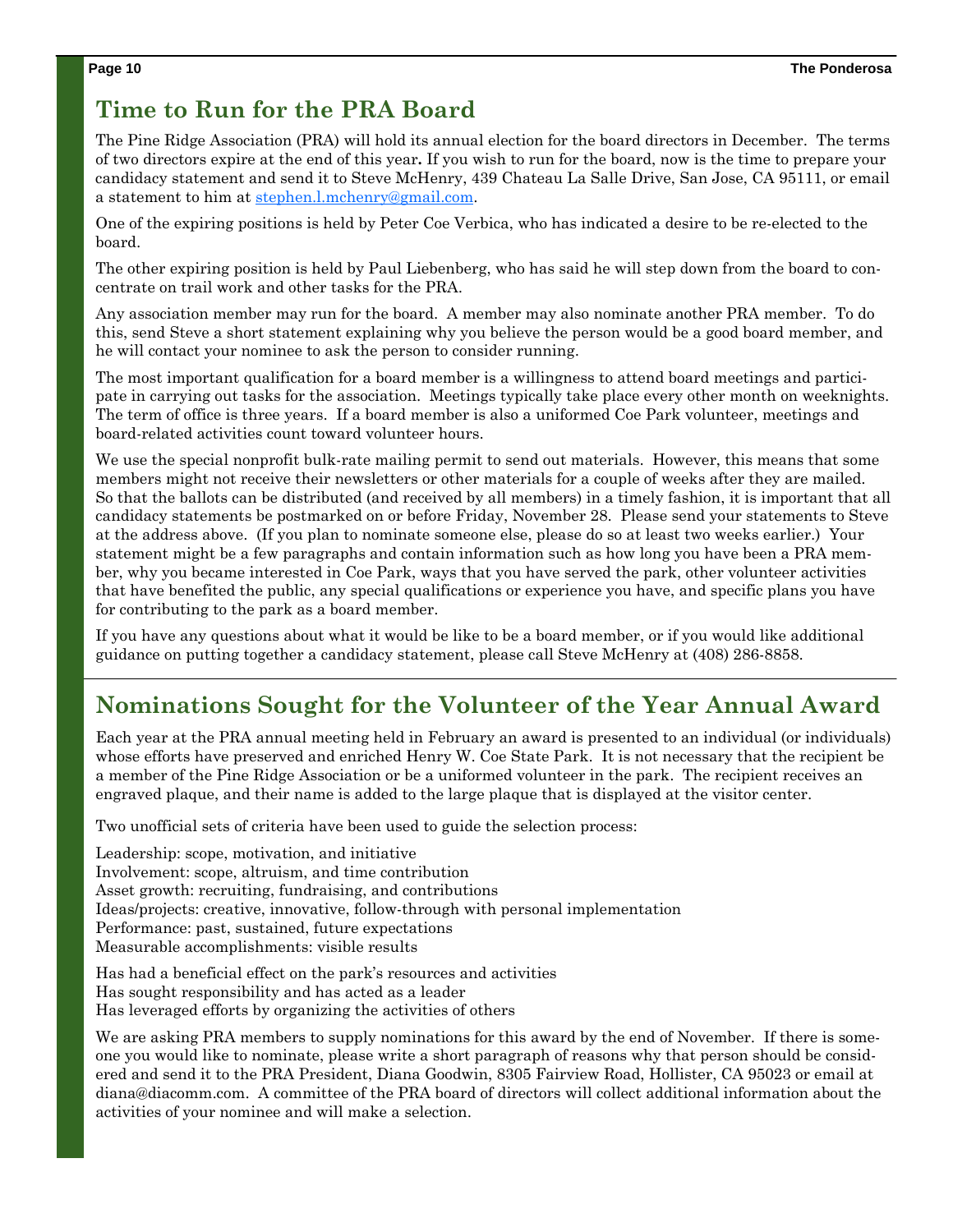**Fall 2014 Page 11** 



# **News from Friends of Gilroy Hot Springs** By Laura Dominguez-Yon

Have you ordered your copy of "A Hundred Years of Gilroy Hot Springs"? There were 10 copies for sale at visitor center on October 25th. These copies benefit the Gilroy Yamato Hot Springs (GYHS) restoration efforts. We have a few more copies available through GYHS guided tours until the supply runs out. Those who join at the \$45 (individual) or \$60 (family) level get an autographed copy. So, of the 100 copies we preordered, we have fewer than 20 left! The book is available elsewhere but those copies don't benefit GYHS restoration. Did you know that PRA memberships need to be renewed each year? When you renew via GYHS, you could get a free autographed copy of the book (limited to the \$45 and \$60 membership/donation levels). Download the order form at: http://GilroyYamatoHotSprings.org/book.

If you haven't visited us lately, come on out! You'll be pleased to see the improvements. Guided tours are currently scheduled for the second and fourth Saturdays of each month; RSVP to confirm your place. We're training more docents and hope to be able to offer more opportunities for tours.

October 18th was the most well attended and satisfying event at GYHS. In addition to the 60+ visitors and 24 volunteers, 62 people took the guided tours and 14 bought the book (see above). Thirteen people took home their free autographed copy because they joined! We raised over \$1,500 with about \$300 in expenses. Almost all the equipment and supplies used for this event were donated or borrowed.

Volunteers for the event included:

Seven uniformed PRA volunteers: Mark Deger, Buddy Schwabe, Olga Eames, David Cartwright, Don Holmes, Dan Healy, Dean Yon

Four active GYHS volunteers: J.J. Sasaki, Dave Godkin, Karen Pogue, Laura Dominguez-Yon

Six special event GYHS volunteers: Annie Bradford, Bill Eddleman, Joyce Amador, Miriam Taba, Stephanie Lee, Henry Kato

Two new volunteers: Pua Johnson and Michael Brookman (co-author of the GYHS book)

Six musicians/singers: Paul Goss, Andy Been, Rudi Groppe, Bill Jones, Andrew Been, Elliott Kane

Five Department of Parks and Recreation staff supported the event: Matt Bischoff, Ranger John Verhoeven, Ranger Jen Naber, Ranger Cameron Bowers, and Pat Clark-Gray

Nine guided tours throughout the day were led by Matt Bischoff, Karen Pough, Mark Deger, and Dean Yon

Thank you all!

Restoration work has begun on the Texas cabin. When it is finished, it will provide three rentable units. Whoo hoo! Now, who wants to sign up as camp host?

### **We thank our donors for resources that allow us to hold public events for Gilroy Yamato Hot Springs:**

Popup canopies: California State Parks Foundation Folding tables: California State Parks Foundation, California Province - Society of Jesus, Lily Kawafuchi, Henry K. Kato family Musicians and singers: Tarantula Jug Band, Michael Gaither, Janet Thompson, The Mighty Avalanche Choir, Jay Howlett, The Goodings, Sage Brush, Larry Hosford, Bo Dugger, Fiddle Road, Rita Hosking, Bean Creek, Side Saddle, Hicks and the Hot Dogs